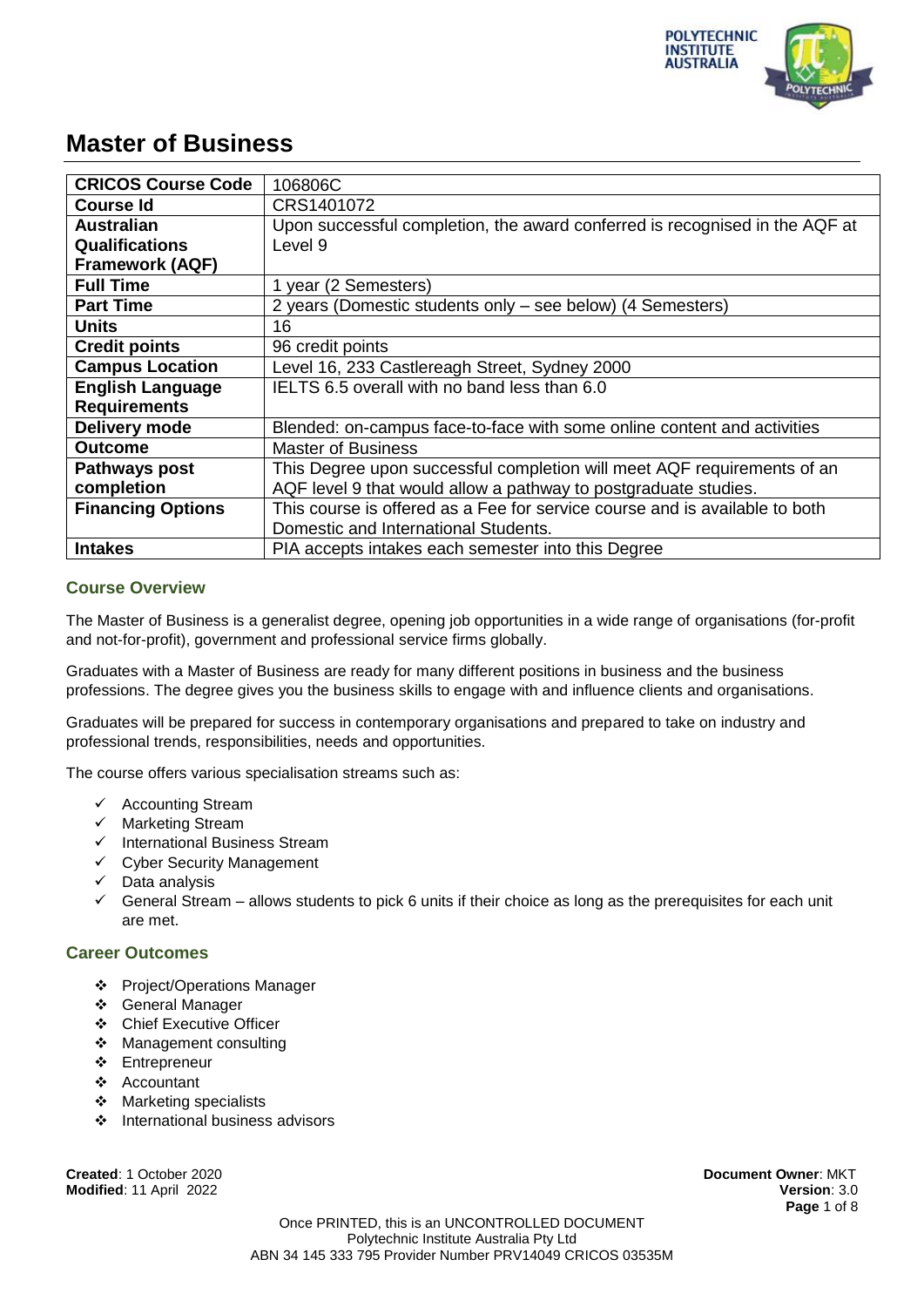

#### **Course Learning Outcomes**

| M <sub>1</sub> | Understand and navigate the increasingly complex legal, economic and global business<br>environment and remain conversant with developments in these fields                                                                                                                 |
|----------------|-----------------------------------------------------------------------------------------------------------------------------------------------------------------------------------------------------------------------------------------------------------------------------|
| M <sub>2</sub> | Demonstrate problem solving in real organisations including managing resources and recent<br>developments in these fields"                                                                                                                                                  |
| M <sub>3</sub> | Plan and manage innovation and organisational change using cognitive, technical and creative skills                                                                                                                                                                         |
| M4             | Engage in professional development and experience in management of work and organisations<br>demonstrating skills with creativity and initiative in challenging and new situations                                                                                          |
| M <sub>5</sub> | Make ethical, socially responsible, inclusivity, diversity and sustainable business decisions in a<br>complex business environment demonstrating high level of personal autonomy and accountability                                                                         |
| <b>M6</b>      | Synthesise organisational and market research principles and methods. Prepare research reports<br>and present to diverse audiences.                                                                                                                                         |
| M <sub>7</sub> | Construct and communicate logical, relevant, and professional quantitative assessment of business<br>information in an effective manner including the role of data analytics in guiding business decisions<br>while maintaining ethical use and legal security of the data. |

#### **Graduate attributes**

| GA <sub>1</sub> | Communicate effectively in a diverse range of professional or community context                                                                                         |
|-----------------|-------------------------------------------------------------------------------------------------------------------------------------------------------------------------|
| GA <sub>2</sub> | Complete work tasks and assignments independently or as an effective member of<br>multidisciplinary teams                                                               |
| GA <sub>3</sub> | Engage in and value life-long learning leading to the enhancement of professional<br>knowledge and skills                                                               |
| GA4             | Are information and technology literate                                                                                                                                 |
| GA <sub>5</sub> | Respond appropriately to a changing workforces, cultures and values reflecting a global<br>work environment                                                             |
| GA <sub>6</sub> | Demonstrate critical thinking, problem solving and decision-making abilities essential to<br>contributing soundly to the resolution of issues confronting organisations |
| GA7             | Facilitate intellectual curiosity                                                                                                                                       |
| GA <sub>8</sub> | Act in an ethical manner in all aspects of professional life.                                                                                                           |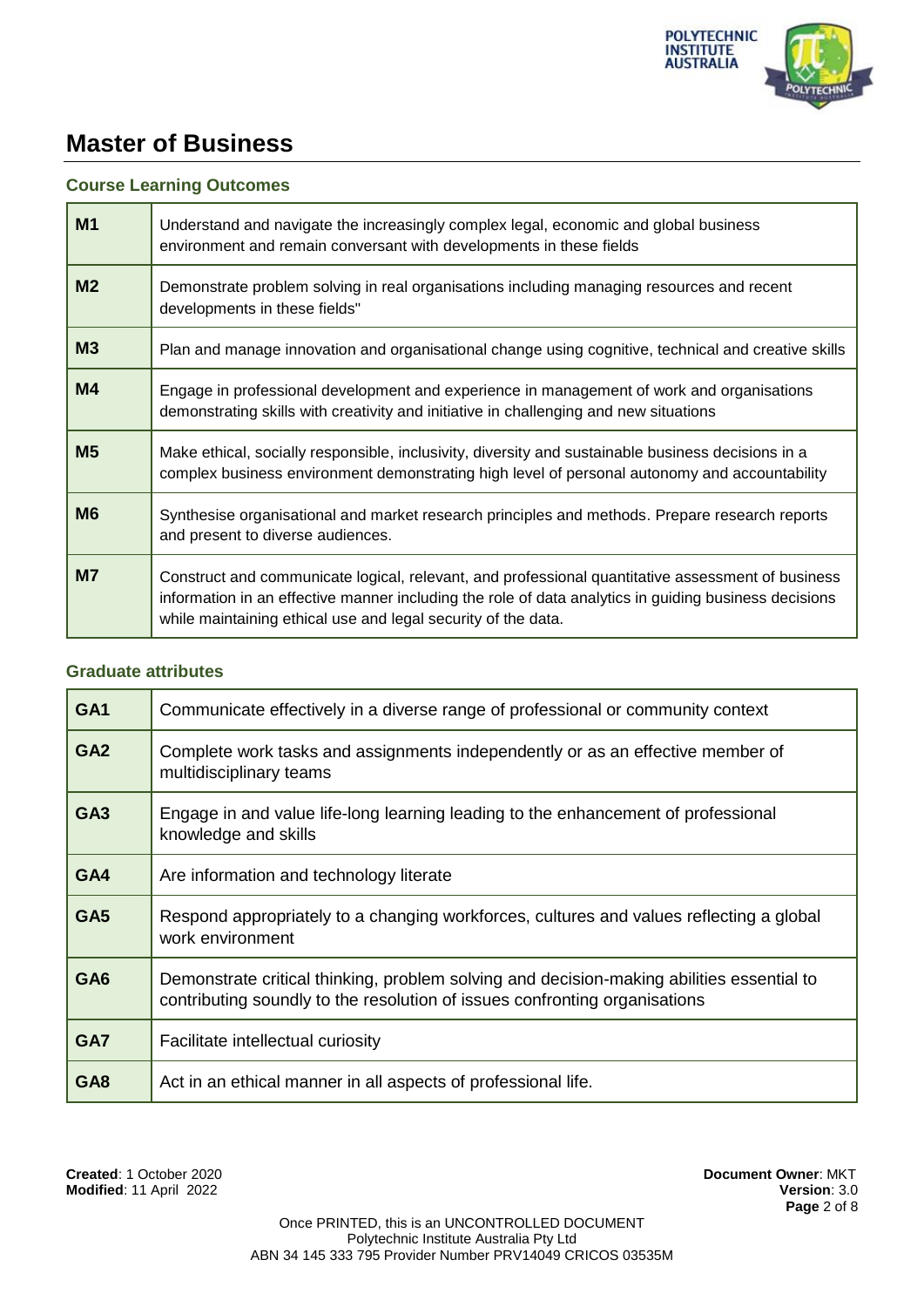

## **Accreditation**

The Master of Business is accredited by the [Tertiary Education Quality and Standards Agency.](https://www.teqsa.gov.au/national-register/course/polytechnic-institute-australia-pty-ltd-6)

## **Course Structure**

| <b>UNIT CODE</b>                 | <b>UNIT NAME</b>                                 | CORE /<br><b>ELECTIVE</b> | <b>PRE-REQUISITES</b>                                                                                    |
|----------------------------------|--------------------------------------------------|---------------------------|----------------------------------------------------------------------------------------------------------|
| <b>YEAR 1</b>                    |                                                  |                           |                                                                                                          |
| <b>ACC500</b>                    | <b>Business Decision Making</b>                  | Core                      | <b>NIL</b>                                                                                               |
|                                  | Business and Management in                       | Core                      |                                                                                                          |
| <b>BUS500</b>                    | Context                                          |                           | <b>NIL</b>                                                                                               |
| <b>ECO500</b>                    | <b>Economics for Managers</b>                    | Core                      | <b>NIL</b>                                                                                               |
| <b>LAW500</b>                    | <b>Business Law</b>                              | Core                      | <b>NIL</b>                                                                                               |
| <b>BUS501</b>                    | Entrepreneurship                                 | Core                      | <b>BUS500</b>                                                                                            |
| <b>FIN500</b>                    | <b>Financial Management</b>                      | Core                      | <b>ACC500</b>                                                                                            |
| <b>STT500</b>                    | <b>Statistics for Decision Making</b>            | Core                      | <b>NIL</b>                                                                                               |
| <b>Year 2- Accounting Stream</b> |                                                  |                           |                                                                                                          |
| <b>ACC501</b>                    | <b>Accounting Systems and Decision</b><br>Making | Core                      | <b>ACC500</b>                                                                                            |
| <b>ACC600</b>                    | <b>Corporate Accounting</b>                      | Elective                  | ACC501 and FIN500                                                                                        |
| ACC601                           | <b>Management Accounting</b>                     | Elective                  | ACC501, STT500 and FIN500                                                                                |
| <b>ACC602</b>                    | <b>Accounting Decision Systems</b>               | Elective                  | ACC501 and FIN500                                                                                        |
| ACC603                           | <b>Auditing and Assurance</b>                    | Elective                  | ACC600, STT500 and FIN500                                                                                |
| <b>BUS600</b>                    | <b>Research Methods</b>                          | Core                      | ACC500 BUS500 ECO500 LAW500<br>and STT500                                                                |
| <b>BUS610</b>                    | <b>Applied Business Project</b>                  | Core                      | BUS600 plus all core units in<br>relevant stream-Discipline Head<br>approval required prior to enrolment |
| <b>LAW600</b>                    | Company and Business Association<br>Law          | Elective                  | ACC501, BUS500 and LAW500                                                                                |
| <b>TAX600</b>                    | Taxation                                         | Elective                  | LAW600, ACC600 and ACC602                                                                                |
| <b>Year 2- Marketing Stream</b>  |                                                  |                           |                                                                                                          |
| <b>MKT500</b>                    | <b>Marketing for Managers</b>                    | Core                      | <b>NIL</b>                                                                                               |
| <b>BUS600</b>                    | <b>Research Methods</b>                          | Core                      | ACC500 BUS500 ECO500 LAW500<br>and STT500                                                                |
| <b>BUS610</b>                    | <b>Applied Business Project</b>                  | Core                      | BUS600 plus all core units in<br>relevant stream-Discipline Head<br>approval required prior to enrolment |
| <b>BUS605</b>                    | Service Management                               | Elective                  | BUS500 and MKT500                                                                                        |
| <b>BUS607</b>                    | Globalisation and Value Chain<br>Management      | Elective                  | BUS500, ECO500 and MKT500                                                                                |
| <b>BUS608</b>                    | Strategy and Innovation                          | Elective                  | BUS500 and MKT500                                                                                        |
| <b>MKT600</b>                    | <b>Consumer Behaviour</b>                        | Elective                  | ACC500, BUS500, LAW500 and<br><b>MKT500</b>                                                              |
| <b>MKT601</b>                    | <b>International Marketing</b>                   | Elective                  | ACC500, BUS500, LAW500 and<br><b>MKT500</b>                                                              |
| <b>MKT602</b>                    | <b>B2B Marketing</b>                             | Elective                  | ACC500, BUS500, LAW500 and<br><b>MKT500</b>                                                              |
| <b>MKT603</b>                    | <b>Digital Marketing</b>                         | Elective                  | ACC500, BUS500, LAW500 and<br><b>MKT500</b>                                                              |

**Created**: 1 October 2020 **Document Owner**: MKT **Modified: 11 April 2022** 

**Page** 3 of 8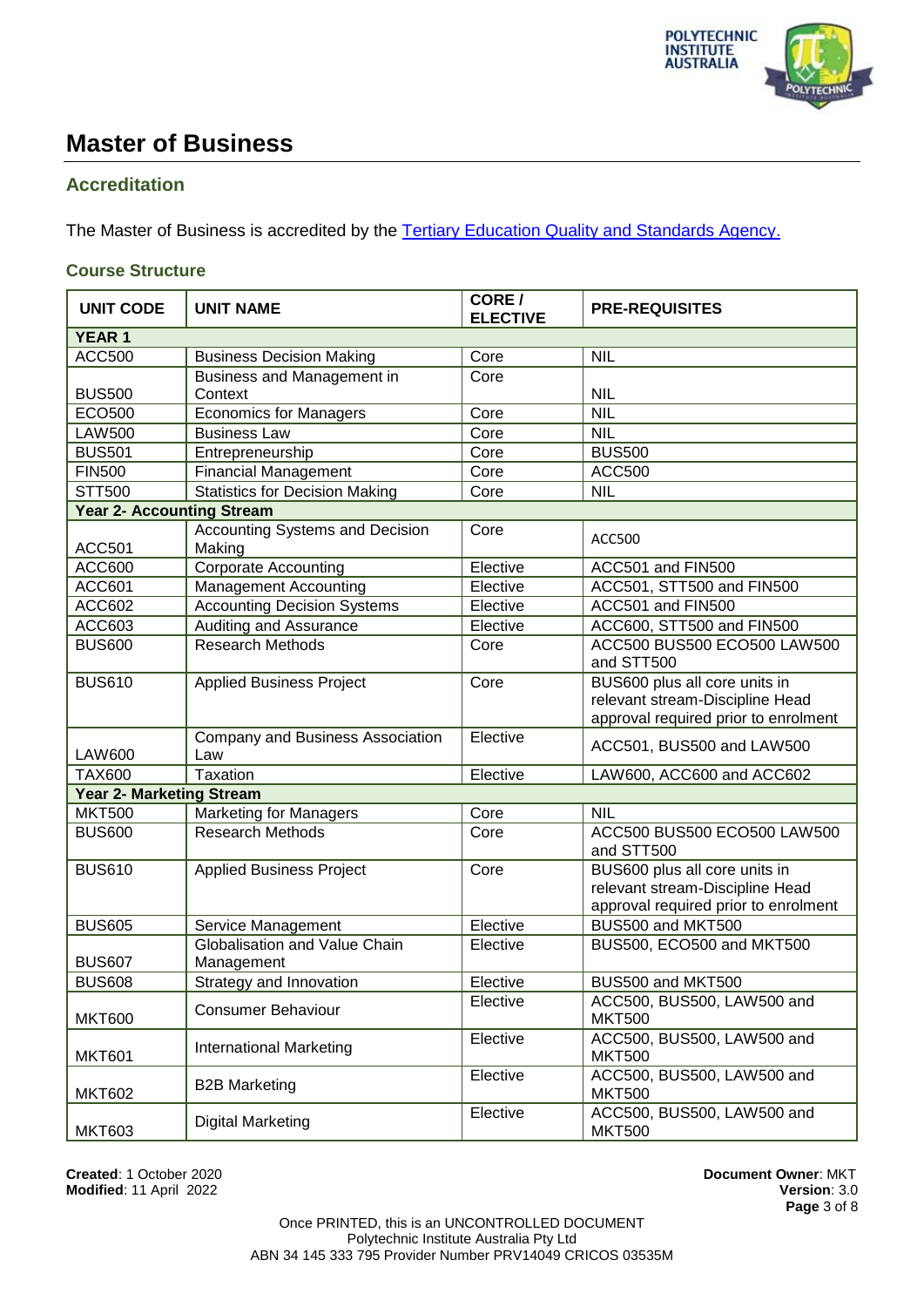

| <b>Year 2- General Stream</b> |                                                 |          |                                                                                                          |  |
|-------------------------------|-------------------------------------------------|----------|----------------------------------------------------------------------------------------------------------|--|
| <b>MKT500</b>                 | <b>Marketing for Managers</b>                   | Core     | <b>NIL</b>                                                                                               |  |
| <b>BUS600</b>                 | <b>Research Methods</b>                         | Core     | ACC500 BUS500 ECO500 LAW500<br>and STT500                                                                |  |
| <b>BUS610</b>                 | <b>Applied Business Project</b>                 | Core     | BUS600 plus all core units in<br>relevant stream-Discipline Head<br>approval required prior to enrolment |  |
| <b>BUS601</b>                 | Leadership in organisations                     | Elective | ACC500 and BUS500                                                                                        |  |
| <b>BUS602</b>                 | <b>Organisation Behaviour</b>                   | Elective | <b>BUS500</b>                                                                                            |  |
| <b>BUS603</b>                 | <b>International Business</b>                   | Elective | BUS500, MKT500 and LAW500                                                                                |  |
| <b>BUS604</b>                 | <b>Operations Management</b>                    | Elective | BUS500, MKT500 and LAW500                                                                                |  |
| <b>BUS605</b>                 | Service Management                              | Elective | BUS500 and MKT500                                                                                        |  |
| <b>BUS606</b>                 | <b>Managing Cultural Diversity</b>              | Elective | BUS500 and MKT500                                                                                        |  |
| <b>BUS607</b>                 | Globalisation and Value Chain<br>Management     | Elective | BUS500, ECO500 and MKT500                                                                                |  |
| <b>BUS608</b>                 | Strategy and Innovation                         | Elective | BUS500 and MKT500                                                                                        |  |
| <b>FIN600</b>                 | <b>International Finance</b>                    | Elective | ECO500 and FIN500                                                                                        |  |
| <b>LAW600</b>                 | Law of Business Associations                    | Elective | LAW500, ACC501 and BUS500                                                                                |  |
| <b>MKT600</b>                 | <b>Consumer Behaviour</b>                       | Elective | ACC500, BUS500 LAW500 and<br><b>MKT500</b>                                                               |  |
| <b>MKT601</b>                 | <b>International Marketing</b>                  | Elective | ACC500, BUS500, LAW500 and<br><b>MKT500</b>                                                              |  |
| <b>MKT602</b>                 | <b>B2B Marketing</b>                            | Elective | ACC500, BUS500, LAW500 and<br><b>MKT500</b>                                                              |  |
| <b>MKT603</b>                 | <b>Digital Marketing</b>                        | Elective | ACC500, BUS500, LAW500 and<br><b>MKT500</b>                                                              |  |
|                               | <b>Year 2- International Business Stream</b>    |          |                                                                                                          |  |
| <b>MKT500</b>                 | <b>Marketing for Managers</b>                   | Core     | <b>NIL</b>                                                                                               |  |
| <b>BUS600</b>                 | <b>Research Methods</b>                         | Core     | ACC500 BUS500 ECO500 LAW500<br>and STT500                                                                |  |
| <b>BUS610</b>                 | <b>Applied Business Project</b>                 | Core     | BUS600 plus all core units in<br>relevant stream-Discipline Head<br>approval required prior to enrolment |  |
| <b>BUS601</b>                 | Leadership in organisations                     | Elective | ACC500 and BUS500                                                                                        |  |
| <b>BUS603</b>                 | <b>International Business</b>                   | Elective | BUS500, MKT500 and LAW500                                                                                |  |
| <b>BUS606</b>                 | <b>Managing Cultural Diversity</b>              | Elective | BUS500 and MKT500                                                                                        |  |
| <b>BUS607</b>                 | Globalisation and Value Chain<br>Management     | Elective | BUS500, ECO500 and MKT500                                                                                |  |
| <b>BUS608</b>                 | Strategy and Innovation                         | Elective | BUS500 and MKT500                                                                                        |  |
| ECO601                        | International Trade                             | Elective | BUS500, ECO500, FIN500 and<br><b>MKT500</b>                                                              |  |
| <b>FIN600</b>                 | International Financial Management              | Elective | ECO500 and FIN500                                                                                        |  |
| <b>MKT601</b>                 | <b>International Marketing</b>                  | Elective | ACC500, BUS500, LAW500 and<br><b>MKT500</b>                                                              |  |
| <b>MKT602</b>                 | <b>B2B Marketing</b>                            | Elective | ACC500, BUS500, LAW500 and<br><b>MKT500</b>                                                              |  |
|                               | <b>Year 2- Cyber Security Management Stream</b> |          |                                                                                                          |  |
| <b>MKT500</b>                 | <b>Marketing for Managers</b>                   | Core     | <b>NIL</b>                                                                                               |  |
| <b>BUS600</b>                 | <b>Research Methods</b>                         | Core     | ACC500 BUS500 ECO500 LAW500<br>and STT500                                                                |  |
| <b>CBY600</b>                 | <b>Enterprise Security Management</b>           | Core     |                                                                                                          |  |

**Created**: 1 October 2020 **Document Owner**: MKT **Modified: 11 April 2022** 

**Page** 4 of 8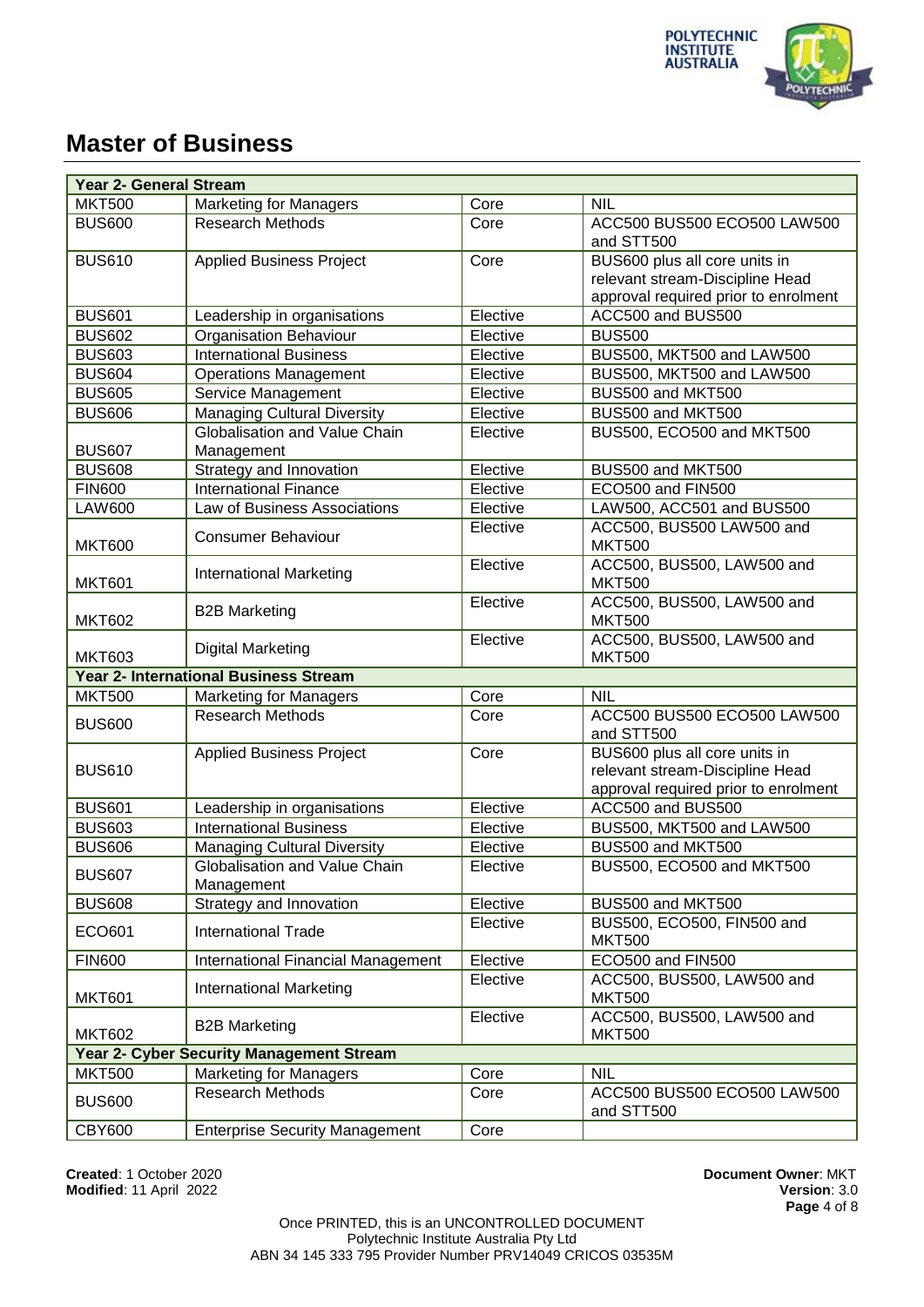

| <b>CBY601</b>                | <b>Cyber Forensics</b>                                 | Core |                                           |
|------------------------------|--------------------------------------------------------|------|-------------------------------------------|
| <b>DAT610</b>                | Applied Project (double weighted<br>unit)              | Core | <b>BUS600</b>                             |
| LAW601                       | Information security: Law, regulation,<br>and policies | Core |                                           |
| <b>NET600</b>                | <b>Computer Networks and Security</b>                  | Core |                                           |
| <b>NET601</b>                | Enterprise cloud security and<br>governance            | Core |                                           |
| Year 2- Data Analysis Stream |                                                        |      |                                           |
| <b>MKT500</b>                | <b>Marketing for Managers</b>                          | Core | <b>NIL</b>                                |
| <b>BUS600</b>                | <b>Research Methods</b>                                | Core | ACC500 BUS500 ECO500 LAW500<br>and STT500 |
| <b>DAT600</b>                | <b>Programming Fundamentals</b>                        | Core |                                           |
| <b>DAT601</b>                | Mathematics in data analysis and Al                    | Core |                                           |
| <b>DAT602</b>                | Database design and development                        | Core |                                           |
| DAT603                       | Data Analysis                                          | Core |                                           |
| <b>DAT604</b>                | Data Mining                                            | Core |                                           |
| DAT610                       | Applied Project (double weighted<br>unit)              | Core | <b>BUS600</b>                             |

#### **Please Note**

- The course is available each intake but note that some units of study are subject to quotas and minimum enrolment requirements.
- Not all units of study are available every semester, and changes in course structure may occur from time to time.

#### **Exit Outcomes**

To obtain a Master of Business, candidates are required to successfully complete or be granted credit for all 16 units. Not all units are offered each semester. You must complete at least 50% of the required units at PIA to be eligible to obtain a Master of Business.

#### **International Student Duration**

The CRICOS-registered duration is 104 weeks or 2 year of full-time study (4 semesters). Please note the part time mode is not available to students in Australia on a student visa.

#### **Domestic Student Duration**

For domestic students, the course is 2 years part-time full-time or 4 years part-time.

### **Device Specifications**

#### **Postgraduate Accounting and Marketing Degrees**

| <b>Operating system</b> | Windows 10, 11                                                          |
|-------------------------|-------------------------------------------------------------------------|
|                         | Mac OS 10.12 Sierra, 10.13 High Sierra, 10.14 Mojave, or 10.15 Catalina |
| <b>Browser</b>          | Safari, Chrome, and Firefox - current version                           |
|                         | Microsoft Edge - latest version                                         |
|                         | Internet Explorer - current or immediately previous version             |

**Created**: 1 October 2020 **Document Owner**: MKT **Modified**: 11 April 2022 **Version**: 3.0

**Page** 5 of 8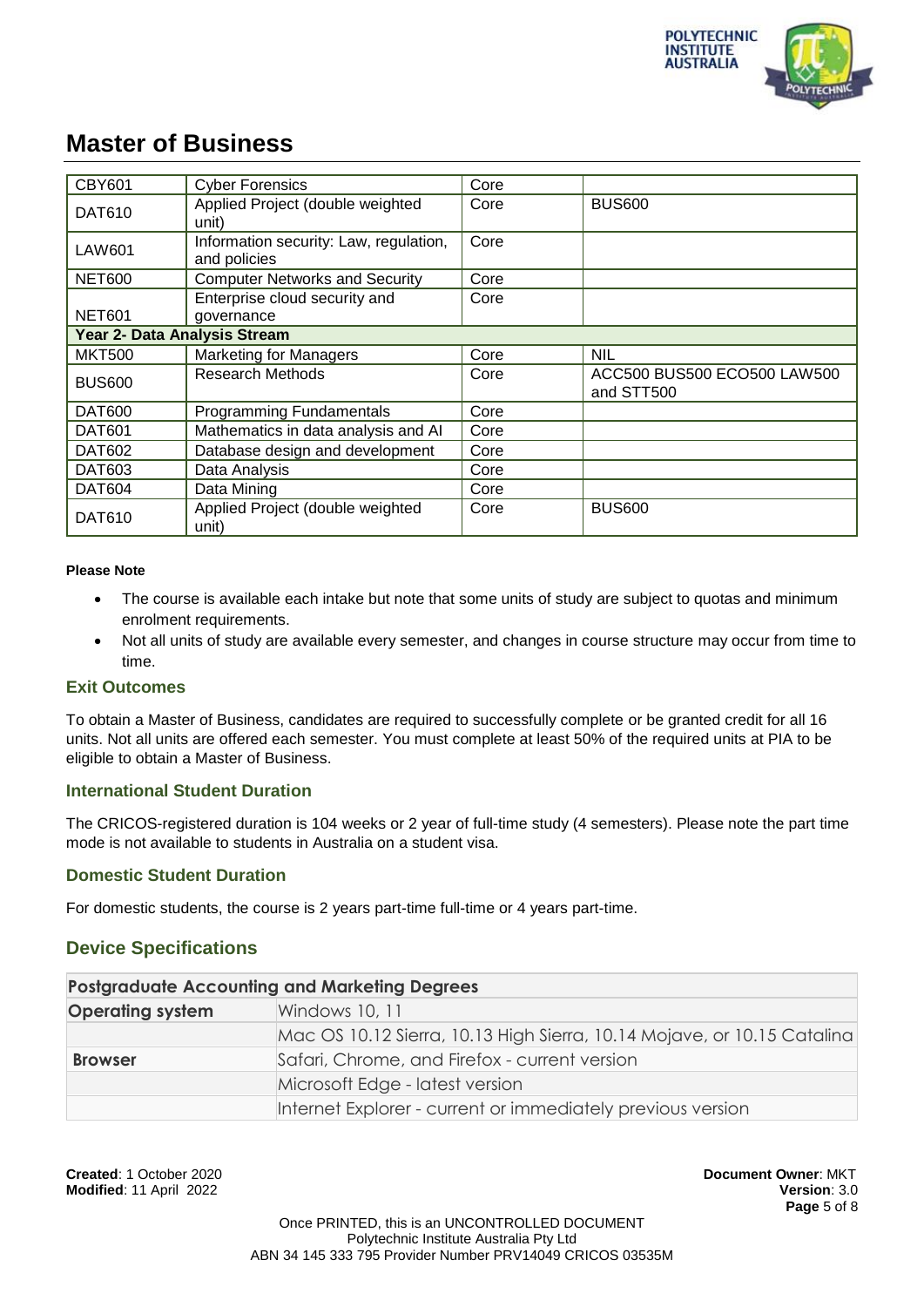

|                                            | <b>Computer and processor</b> 1 GHZ or faster x86 or 64-bit processor with SSE2 instruction set |
|--------------------------------------------|-------------------------------------------------------------------------------------------------|
| <b>Memory</b>                              | 8 GB RAM (64-bit)                                                                               |
| <b>Disk space</b>                          | Minimum 500 gigabytes (GB)                                                                      |
| <b>Monitor resolution</b>                  | 1024 x 768                                                                                      |
|                                            |                                                                                                 |
| <b>Postgraduate Cyber and Data streams</b> |                                                                                                 |
| <b>Operating system</b>                    | Windows 10, 11                                                                                  |
|                                            | Mac OS 10.12 Sierra, 10.13 High Sierra, 10.14 Mojave, or 10.15 Catalina                         |
| <b>Browser</b>                             | Safari, Chrome, and Firefox - current version                                                   |
|                                            | Microsoft Edge - latest version                                                                 |
|                                            | Internet Explorer - current or immediately previous version                                     |
|                                            | <b>Computer and processor</b> 1 GHZ or faster x86 or 64-bit processor with SSE2 instruction set |
| <b>Memory</b>                              | Minimum 8 GB RAM (64-bit), 16 GB (Recommended)                                                  |

### **Delivery Methods**

| Type   Explanation                                                                             |
|------------------------------------------------------------------------------------------------|
| <b>Blended</b> Delivered on campus and with technology-based activities outside of class hours |

## **Entry Requirements**

Polytechnic Institute Australia's courses have flexible entry requirements that apply to Master of Business.

### **Students enrolling in in the Masters of Business Degree program must meet the following entry requirements.**

- a) a pass bachelor's degree or higher qualification with a minimum credit average (or equivalent) at an institution approved by the Institute or
- b) a pass bachelor's degree or higher qualification (or equivalent) and performance in an admissions test approved by the Business School to a standard considered satisfactory by the Institute; and
- c) satisfaction of the English language requirements; and

**Disk space** Minimum 500 gigabytes (GB)

**Monitor resolution** 1024 x 768

d) any other minimum standards specified by the Institute.

### **International students**

Must satisfy the English Language Requirements.

AND

- a) a pass bachelor's degree or higher qualification (or equivalent) at an institution approved by the Business School and graded at a standard acceptable to the Institute.
- b) satisfaction of the English language requirements; and

**Created**: 1 October 2020 **Document Owner**: MKT **Modified**: 11 April 2022 **Version**: 3.0

**Page** 6 of 8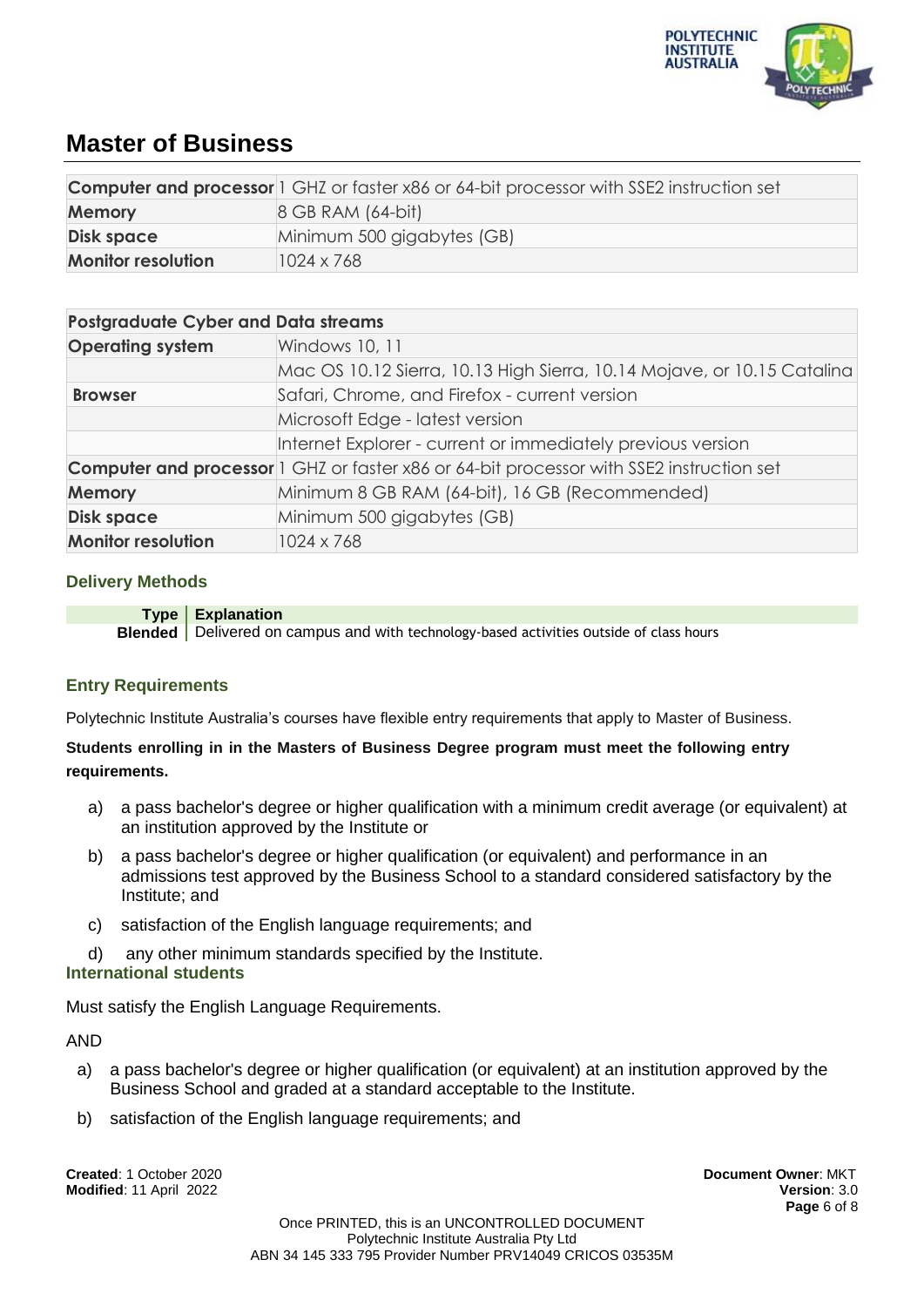

c) any other minimum standards specified by the Institute.

## **Special/Alternative Admission Arrangements**

In exceptional circumstances the Institute may admit applicants without these qualifications who, in the opinion of the Institute, have qualifications and evidence of experience and achievement sufficient to successfully undertake the award. These may include:

- i. a minimum of five years' relevant work experience, which includes at least three years' management experience, or significant technical experience
- ii. completion of an Advanced Diploma or Associate Degree (AQF Level 6) or learning equivalent to an AQF Level 6 qualification and at least three years' relevant work experience
- iii. completion of the Graduate Certificate stage at PIA (or equivalent at a recognised HEP or University)
- iv. any other entry pathway where PIA can demonstrate that the candidate has the appropriate English language proficiency, academic knowledge and acumen to successfully complete the course in which they enrol.

The processes used to monitor the progress of students enrolled under special/alternative arrangements include:

- monitoring of the student's progress by the Learning and Teaching Committee at the conclusion of each term in the first year of the student's enrolment; and
- a "Review of Student Progress" meeting between the student and the Learning and Teaching Committee at the conclusion of the first semester of the student's enrolment to review both the academic progression and student welfare.

### **Language requirements**

As well as meeting the admissions criteria set out above in 6.1, all international candidates must meet the minimum English language proficiency requirements. Candidates must provide certified documentation that they meet the minimum English language proficiency requirements.

Below are the minimum requirements which must be demonstrated for entry into the postgraduate courses

- IELTS International English Language Testing System: Academic version
- TOEFL iBT Test of English as a Foreign Language: Internet-based Test
- PTE Academic Pearson Test of English Academic
- C1A Cambridge English C1 Advanced (previously CAE or Cambridge English: Advanced)
- C2P Cambridge English C2 Proficiency (previously CPE or Cambridge English: Proficiency)
- OET Occupational English Test
- KITE Kaplan International Tools for English
- Duolingo\* Duolingo English Test

PIA may consider applicants who have successfully completed at least one full year of a higher education course (AQF Level 7 or above) at an Australian higher education provider within the last 2 years. PIA may also consider applicants who have successfully completed at least one full year of a Vocational Education

**Created**: 1 October 2020 **Document Owner**: MKT **Modified**: 11 April 2022 **Version**: 3.0

**Page** 7 of 8